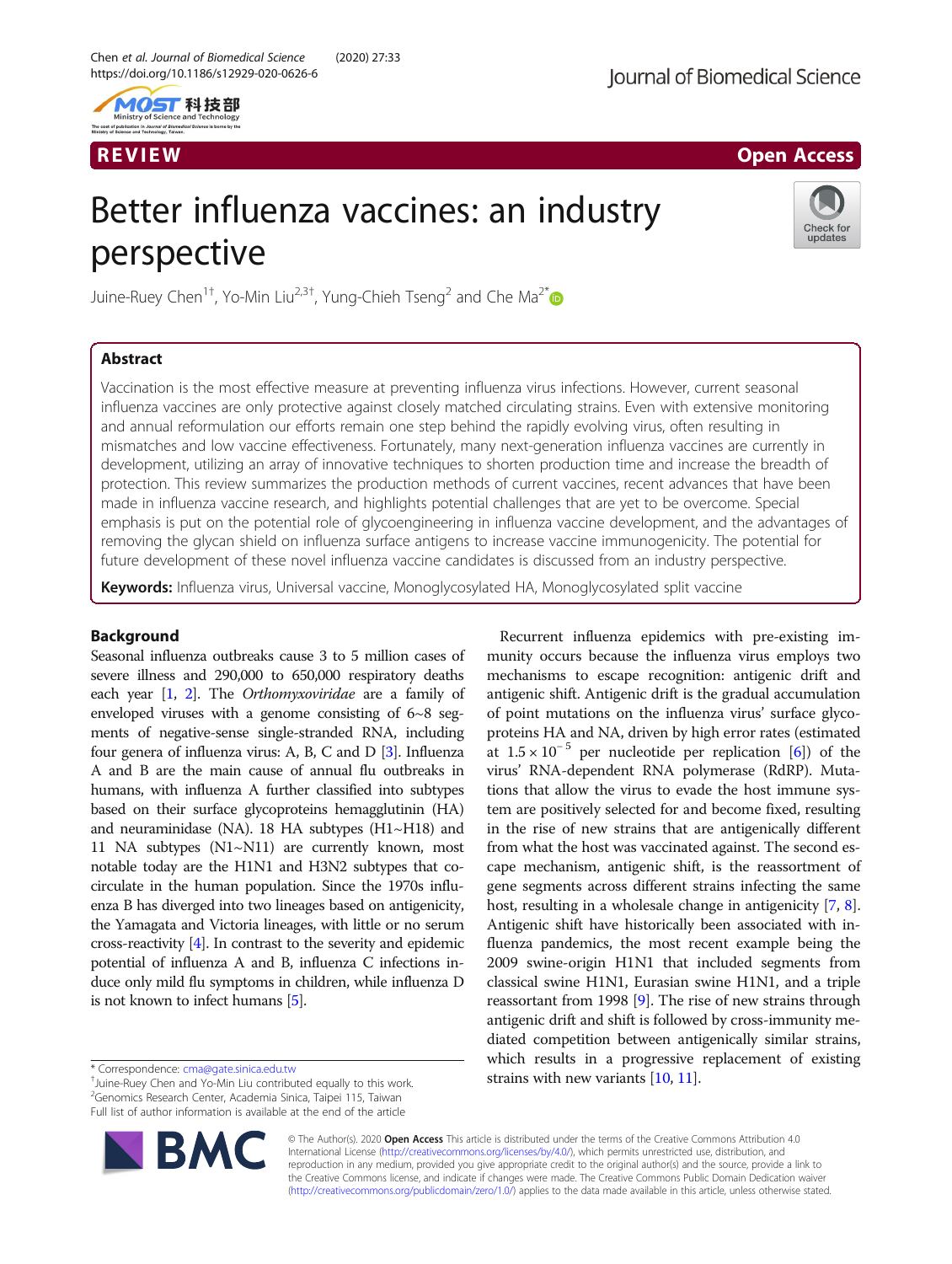Unfortunately, current seasonal influenza vaccines are strain-specific and have a very narrow range of coverage, meaning extensive surveillance, accurate predictions and annual vaccination are needed as circulating strains evolve continuously over time. This task is coordinated by the World Health Organization (WHO) Global Influenza Surveillance and Response System (GISRS), which gathers year-round data from hundreds of national influenza centers around the world and issue vaccine formulation recommendations for each upcoming flu season [[12\]](#page-8-0). When vaccine strains are well-matched with circulating strains, vaccination provides healthy adults younger than 65 years with 70–90% protection [\[13\]](#page-8-0), and reduced hospitalizations in the elderly and those with chronic illnesses by 30–70% [\[14](#page-9-0)–[16\]](#page-9-0). However, in years when there is a mismatch between the vaccine and circulating strains, the vaccine effectiveness (VE) tends to be much lower [[17\]](#page-9-0).

Here we discuss various challenges the current seasonal flu vaccine is facing, and how a universal influenza vaccine approach through carbohydrate design to elicit broadly neutralizing antibodies (bnAbs) targeting the influenza HA glycoprotein can potentially play a role in the future of influenza prevention. Despite the first influenza vaccine being commercially available as early as 1945, influenza outbreaks continue to be a major public health concern today. It is imperative for health authorities, researchers and the pharmaceutical industry to work together on improving the efficacy of influenza vaccines.

# Limitations and drawbacks of current influenza vaccines

Traditional trivalent influenza vaccines include two inactivated influenza A strains (H1N1 and H3N2) and one influenza B strain, but this has recently been overtaken by quadrivalent influenza vaccine comprised of H1N1, H3N2 and both influenza B lineages that offers a more complete coverage [\[18\]](#page-9-0). Commercially available vaccine options include egg- or cell-based inactivated influenza vaccine (IIV), a live attenuated influenza vaccine (LAIV), and a recombinant HA vaccine produced in insect cells [\[16\]](#page-9-0).

#### Egg-based inactivated influenza vaccines

The production of egg-based influenza vaccines has remained virtually unchanged since the advent of split (subvirion) vaccines in the 1970s, and still commands 88% of the global market share in 2018 [[19\]](#page-9-0). The main advantages of the egg-based platform include an excellent production capacity that is capable of producing an estimated 1.5 billion doses annually, and a low production cost that allows global access to the vaccine [\[20\]](#page-9-0).

The strain-specific nature of current vaccines necessitates the annual selection of candidate vaccine viruses

(CVVs), including screening the antigenicity of isolates, preparing reassortant viruses, and adaptation of the virus to eggs (Fig. [1\)](#page-2-0). For egg-based manufacture, the entire process from strain selection to vaccine availability typically takes 6~8 months with tight time constraints, and any unexpected circumstance such as a delayed WHO strain recommendation  $[21]$  $[21]$  or unexpected low virus yield [\[22](#page-9-0)], can snowball into significant production delays and directly affect vaccine supply. This lengthy interval also gives circulating influenza viruses time to mutate, as it did during the 2014–2015 flu season when late-emerging H3N2 variants rendered the recommended vaccine strain ineffective [\[8\]](#page-8-0).

A second drawback of using an egg-based platform stems from the adaptation process of culturing a human virus in avian tissue, where adaptive mutations may accumulate and potentially change the strain's antigenicity [[23](#page-9-0)–[25](#page-9-0)]. HA, apart from being the primary target for neutralizing antibodies, is the main facilitator of influenza virus entry by binding to sialic acids on the surface of the host cells. Human influenza HA preferentially bind to α-2,6 linked sialic acids commonly found on epithelial cells in the human upper respiratory tract  $[26,$  $[26,$  $[26,$ [27\]](#page-9-0). However, in egg-based production vaccine strains are inoculated into the allantoic cavity of embryonated chicken eggs which only contain  $\alpha$ -2,3 linkages [\[28](#page-9-0)]. With successive passages, this becomes a selective pressure that can cause the acquisition or a total shift in receptor specificity, with its accompanying mutations and antigenic changes on HA's receptor binding site. A recent example of this occurred during the 2016–2017 flu season, when egg-adapted vaccine strains were found to lack a glycosylation site (T160, H3 numbering) on H3N2 HA antigenic site B, one of the five major antigenic sites that induce neutralizing antibodies [\[24](#page-9-0)].

A third concern is the egg-based platform relies on a steady supply of embryonated eggs. This egg supply can be overwhelmed by sudden increases in demand, such as during a pandemic.

# Live attenuated influenza vaccines

LAIV is generated by combining the HA and NA of currently circulating strains with the internal proteins of an attenuated cold-adapted strain. This results in a reassortant vaccine virus that can be administered intranasally and has some limited replicative ability in the human upper respiratory tract. As the entire influenza replication cycle is utilized at the site of infection, LAIV has also been reported to elicit cell-mediated immunity [[29](#page-9-0)] and local mucosal immunity [[30\]](#page-9-0) besides the induction of a robust antibody response. Clinically, LAIV has shown variable but overall comparable efficacy to IIV in adults and better efficacy in children.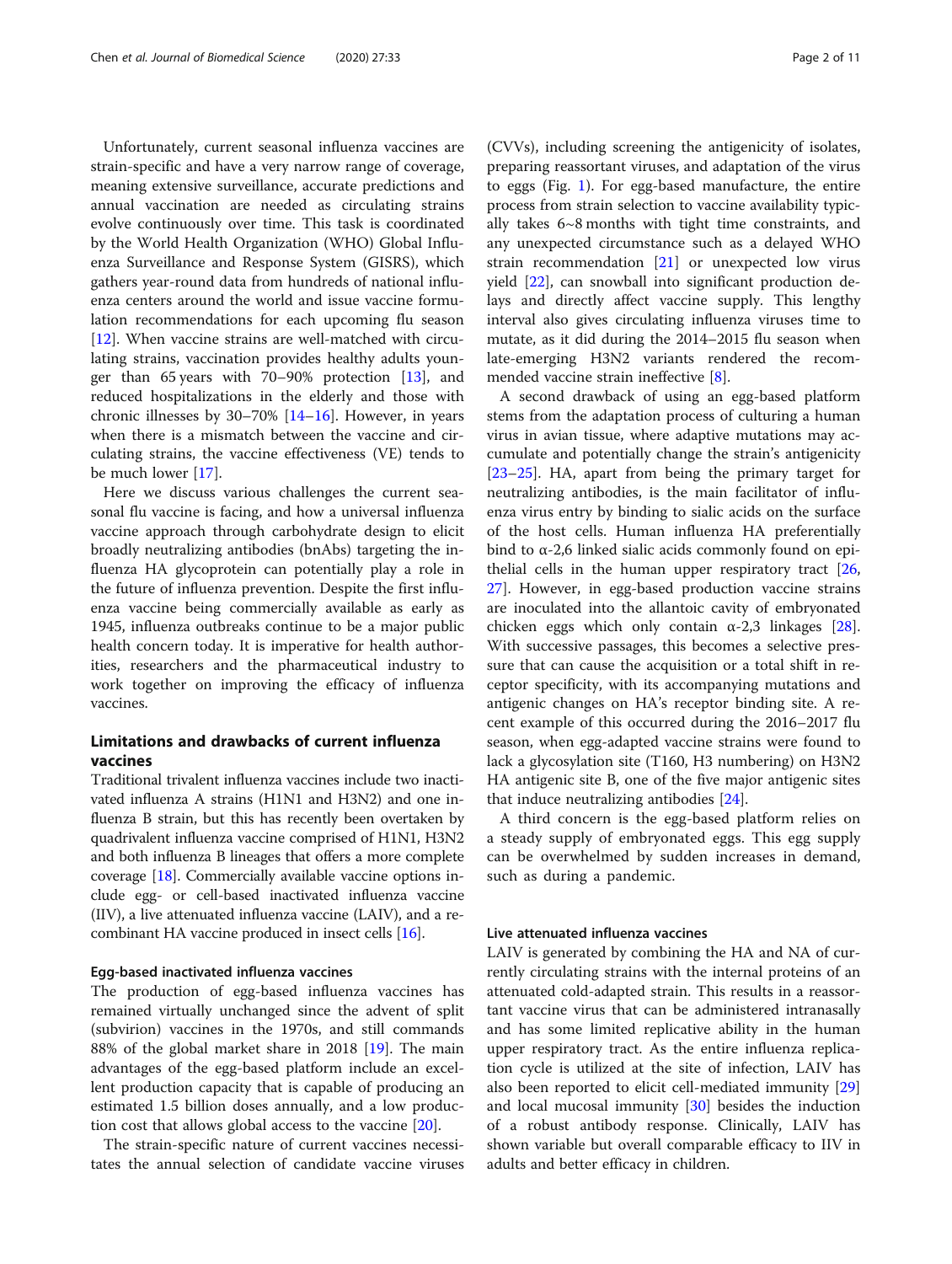<span id="page-2-0"></span>

Recently however, the necessity of effective replication in human respiratory tissue has emerged as an area of concern. The US Advisory Committee on Immunization Practices (ACIP) recommended against LAIV between 2016 to 2018 due to low efficacy of the H1N1 component [[31\]](#page-9-0), although this phenomenon was not noted in Europe and Canada [\[32\]](#page-9-0). The reason for this lack of efficacy is still unclear, but possibilities include viral interference of tetravalent vaccine strains resulting in reduced virus shedding for the weakest strain, strong cross-reactive antibodies from previous seasons preventing virus replication, and inherent lower replication in host tissue by the H1N1 pandemic strain [[33\]](#page-9-0), among others. ACIP has since resumed recommendation for LAIV in 2018 following a change in the H1N1 vaccine component [[34](#page-9-0)].

Secondly, as currently-available LAIV is also produced in embryonated chicken eggs, it is plagued by many of the same concerns as egg-based IIV. In 2019 AstraZeneca's LAIV product FluMist experienced manufacturing issues due to low yields in two strains, resulting in a reduction in shipments worldwide [[35](#page-9-0)].

### Cell-based and recombinant HA vaccines

In order to overcome limitations of the egg-based manufacturing process, production systems using mammalian or insect cell cultures have emerged [\[36,](#page-9-0) [37\]](#page-9-0).

The manufacturing process for cell-based IIV is similar to egg-based IIVs, but has several advantages over the latter (Fig. 1). Viral production in a cell culture bioreactor is more flexible, more scalable and unaffected by egg shortages. Additionally, recent comparisons have shown that cell-based vaccines provided a moderately higher VE for elderly individuals ( $\geq 65$  years old) than egg-based vaccines, possibly due to less egg-adapted mutations [\[38\]](#page-9-0).

For recombinant HA production in insect cells, the baculovirus expression system is utilized to manufacture recombinant HA, which is then purified and formulated into HA trimer "rosettes" [[39\]](#page-9-0). This not only has the same benefits of speed, flexibility and scalability as cellbased IIV, but also eliminates the reliance on influenza virus replication for vaccine production and the timeconsuming process of strain selection. FluBlok, a recombinant HA vaccine developed by Sanofi Pasteur, was found to be 30% more efficacious than traditional IIV for people  $\geq 50$  years old [\[40](#page-9-0)].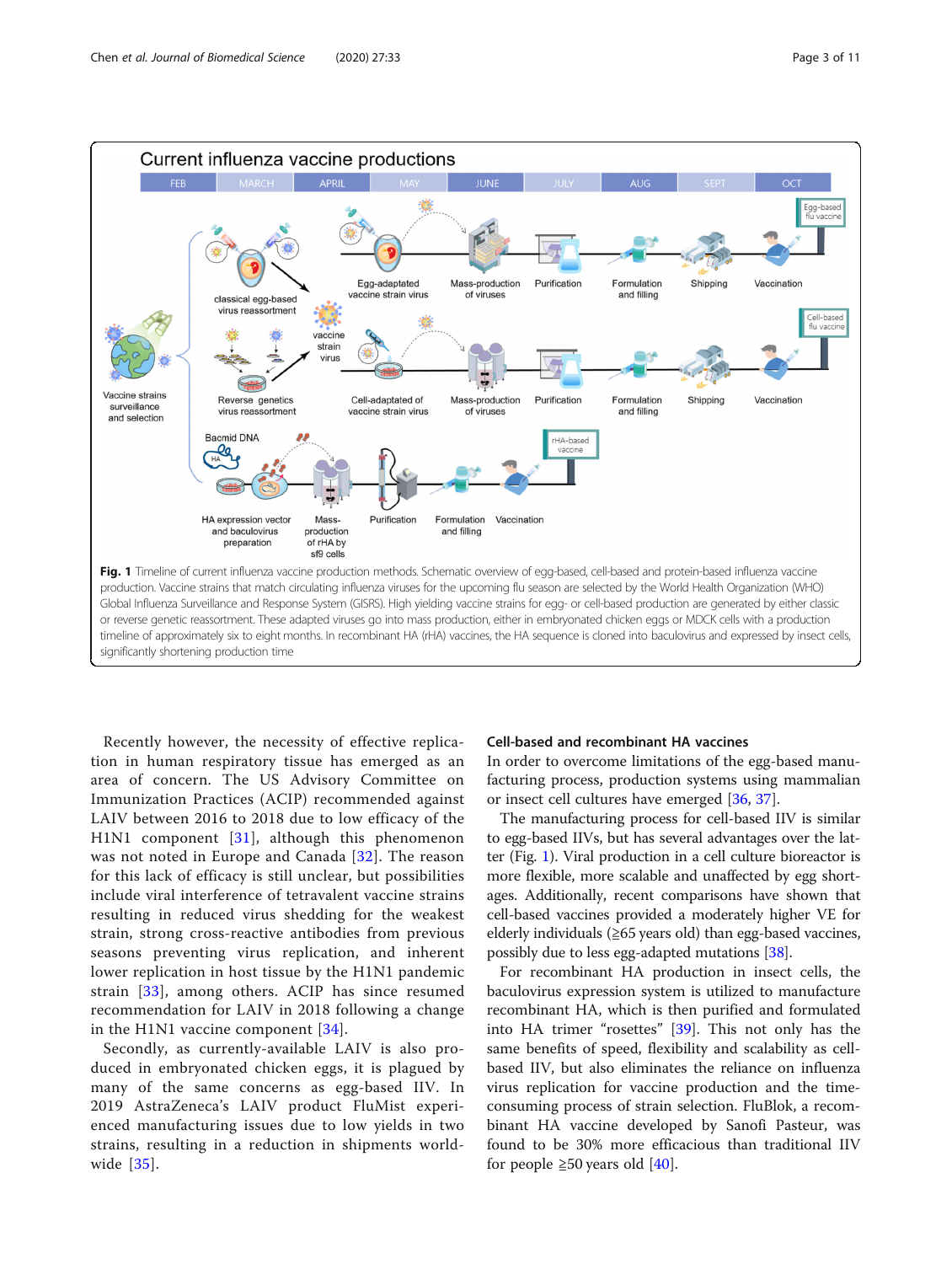However, the comparatively high cost of these alternatives to egg-based influenza vaccines have prevented them from taking a bigger share of the influenza vaccine market. According to the US Centers for Disease Control (CDC) adult influenza vaccine contract pricing for 2019–2020, the cost of the cell-based vaccine Flucelvax is approximately 40% higher than an inactivated egg-based vaccine produced by the same manufacturer. The recombinant HA vaccine Flublok can be more than twice as expensive as egg-based vaccines [[41\]](#page-9-0). Additionally, while cell-based and recombinant vaccines have the benefit of speed and flexibility that is critical for pandemic preparedness, it does not translate to a competitive advantage on the seasonal vaccine market [\[42](#page-9-0)]. So far slow progress has been made to transition away from egg-based production, and more support from governments around the world is needed.

#### Next-generation influenza vaccines

Various next-generation influenza vaccines under development aims to broaden or lengthen the human immune response with novel antigens and adjuvants, gradually expanding the strain-specific nature of current vaccines to include all strains within a subtype (eg all H1 strains), multiple subtypes (eg H1/H5/H9), or incorporating all subtypes within a group (influenza A group 1 or group 2), with the ultimate goal of creating a truly "universal" pan-influenza vaccine that can elicit lifelong im-munity against all influenza A and B viruses [\[43](#page-9-0)].

From a public health perspective influenza continues to be the only human disease that requires annual vaccination. It is estimated that replacing just 10% of seasonal vaccines with a universal vaccine would avert 6300 influenza-related deaths and save 1.1 billion US dollars in direct healthcare costs per year in the United States alone [[44\]](#page-9-0). In 2017, the National Institute of Allergy and Infectious Diseases (NIAID) in the US laid out a detailed strategic plan for the development of a universal influenza vaccine, highlighting knowledge gaps and research areas in pursuit of this common goal  $[43]$  $[43]$  $[43]$ . In their outline, they established four criteria for a universal influenza vaccine as: 75% effectiveness against symptomatic influenza infection, protection against both group I and group II influenza viruses, durable protection that last at least 1 year, and be suitable for all age groups. It is with these criteria in mind that we discuss various vaccine candidates being developed (Table [1\)](#page-4-0).

# Altering glycan composition on recombinant HA and split virus vaccines

Historically, a crucial strategy of influenza virus' escape from pre-existing immunity is the addition of Nglycosylation sites on the immunodominant HA head domain [\[75](#page-10-0)]. These bulky but poorly-immunogenic N- glycans allow the virus to hide antigenically-conserved domains from host immune system recognition [[76](#page-10-0)], a mechanism known as "glycan shielding".

When H1N1 first emerged in 1918, it carried only one conserved glycosylation site at position 104 (H1 numbering) on the HA head. But as the virus continued circulating in the human population up to the 1950s, it sequentially acquired glycans at positions 144, 172 and 177, all at or adjacent to the major antigenic site Sa on the HA head. This was followed by a 20-year hiatus as H1N1 was supplanted by H2N2, before re-emerging in 1977 carrying the same three acquired and one conserved glycosylation sites as before. The following decades saw N144 replaced by N142, the disappearance of N172, and the acquisition of N71 before the glycan shield was ultimately reset due to the emergence of 2009 pandemic H1N1, carrying only the original conserved glycosylation site on 104 [[77](#page-10-0)]. Conversely, H3N2 circulated in 1968 carrying two glycans on its HA head, N81 and N165 (H3 numbering). Although the glycosylation site at position 81 was subsequently lost, positions 63, 122, 126, 133, 144, and 246 were accrued and retained [[78](#page-10-0)]. Overall, the continued circulation of an influenza subtype in the human population corresponds to a steady increase in N-glycans on its HA head domain. Evidence that these acquired N-glycans provide a shielding effect comes from not only the observation that they tend to appear on or near major antigenic sites, but also studies have shown the acquisition of sites 177 and 142 on H1N1 slow genetic drift in the shielded areas [\[79](#page-10-0)], and mutational deletion of 177, 142 and 71 on a pre-pandemic H1N1 strain elicited a protective immune response against the 2009 pandemic H1N1 strain [\[77](#page-10-0)]. Similarly, in H3N2 positive selection disappeared when an antigenic site becomes shielded by N-glycans [\[78\]](#page-10-0), and the introduction of five recent glycosylation sites at positions 63, 122, 126, 133 and 246 allowed a 1968 H3N2 strain to evade polyclonal human serum raised against it [\[80\]](#page-10-0).

These observations indicate that exposing the comparatively conserved, glycan-shielded regions of viral hemagglutinin could be a potential strategy to increase the breadth of influenza vaccine protection [\[52,](#page-9-0) [81,](#page-10-0) [82](#page-10-0)]. However, previous attempts have shown complete deglycosylation of all carbohydrate moieties on influenza HA by either prokaryotic production [[52\]](#page-9-0), tunicamycin treatment [\[83](#page-10-0)] or PNGase F digestion [\[53](#page-9-0)] does not appear to be a viable strategy. Conserved N-glycosylation sites on the HA stem are essential for intracellular transport, correct glycoprotein folding and HA trimerization [[84\]](#page-10-0), and a completely unglycosylated HA would have a high chance of altered antigenicity.

Therefore, our group focuses on harnessing glycoengineering techniques to alter N-glycan composition on the HA, creating recombinant HAs that retain only a single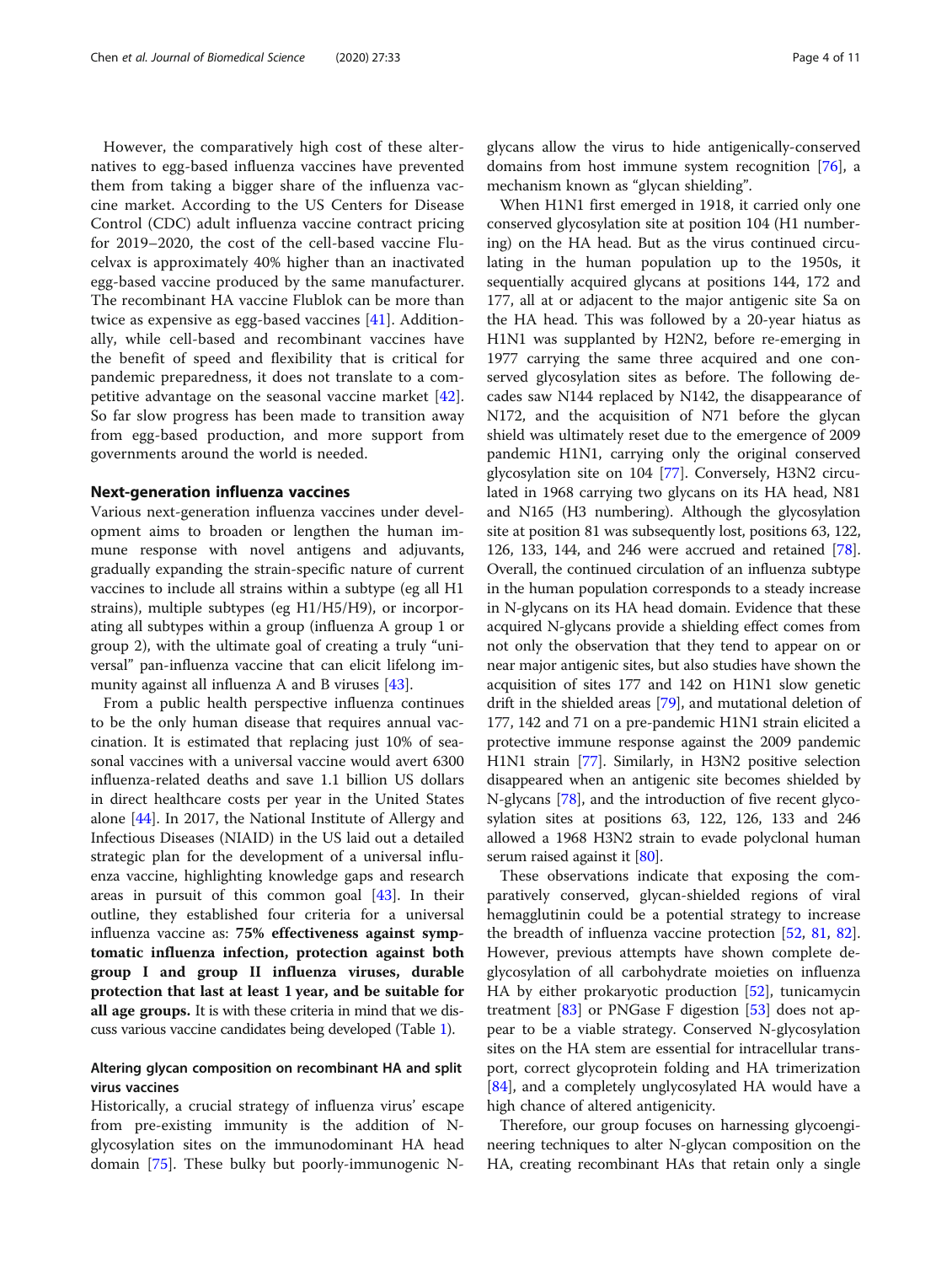<span id="page-4-0"></span>

|  |  |  | Table 1 Vaccine Candidates Currently Being Developed |  |
|--|--|--|------------------------------------------------------|--|
|--|--|--|------------------------------------------------------|--|

| Category                          | Sponsor/company                                          | Strategy                                                                                             | Phase       | Mechanism and potency assay                                                                           | Reference   |
|-----------------------------------|----------------------------------------------------------|------------------------------------------------------------------------------------------------------|-------------|-------------------------------------------------------------------------------------------------------|-------------|
| HA protein-based vaccine          | Novavax, Inc.                                            | HA Rosettes, HA nanoparticles,<br>VLP with Matrix-MTM adjuvant                                       | /           | Particle format for potency,<br>multiple strains mixed or<br>sequential delivery; HAI and<br>MN assay | $[45 - 47]$ |
|                                   | NIH, GSK, and Icahn School<br>of Medicine at Mount Sinai | HA stem or head-stem chimera                                                                         |             | bnAbs (no HAI) and ADCC;<br>intranasal influenza challenge                                            | $[48 - 51]$ |
|                                   | Academia Sinica and OPKO                                 | Monoglycosylated HA as<br>universal flu vaccine, exposing<br>the conserved domain to elicit<br>bnAbs | preclinical | Broad cross-reactive Ab; HAI<br>and MN assay                                                          | $[52 - 54]$ |
| Epitope-peptides based<br>vaccine | BiondVax Pharmaceuticals<br>Ltd                          | HA, NP, M1 peptides                                                                                  | /           | Cytotoxic T lymphocytes (CTL)<br>response                                                             | $[55 - 58]$ |
|                                   | PepTcell.Ltd                                             | FLU-V                                                                                                | $\parallel$ | Cross-reactive T-cell responses,<br>and mucosal immunity;<br>intranasal influenza challenge           | $[59 - 63]$ |
| Live attenuated virus<br>vaccine  | CodageniX                                                | CodaVax Live-attenuated and<br>single-round whole virus                                              | /           | Additional antigens, T cell<br>responses, and mucosal<br>immunity; intranasal influenza<br>challenge  | $[64 - 66]$ |
|                                   | FluGen                                                   | M <sub>2</sub> SR                                                                                    | /           | T cell responses, and mucosal<br>immunity; intranasal influenza<br>challenge                          | [67, 68]    |
| DNA based vaccine                 | Inovio                                                   | RNA, DNA, or vector subunit<br>delivery                                                              |             | Gene delivery for CTL and Ab                                                                          | $[69 - 72]$ |
| M2-based protein vaccine          | Acambis/Sanofi Pasteur                                   | M2 ectodomain                                                                                        | /           | bnAbs; ADCC (no NT);<br>intranasal influenza challenge                                                | [73, 74]    |

N-acetylglucosamine (GlcNAc) attached to asparagine per N-glycosylation site (monoglycosylated HA, or  $HA_{mg}$ ). To accomplish this, N-acetylglucosaminyltransferase I deficient (GnTI<sup>−</sup> ) human embryonic kidney cells that are unable to synthesize complex type N-glycans were used to produce secreted, transmembrane domain truncated HAs that have only high mannose residues on their Nglycosylation sites. These high mannose HAs were then further trimmed with the high mannose-cleaving enzyme endoglycosidase H leaving a single GlcNAc residue, dramatically decreasing the size and shielding effect of these N-glycans while still maintaining the native HA structure in its trimeric state.

Antibodies raised against HAmg inoculation demonstrated better binding affinity, neutralization and crossreactivity than the unprocessed HA (fully glycosylated HA, or HA<sub>fg</sub>) [\[52](#page-9-0), [53\]](#page-9-0). HA<sub>mg</sub> also induced the maturation of dendritic cells, more splenic granzyme Bsecreting CD8<sup>+</sup> T cells, and elicited a more diverse HAspecific B-cell repertoire than that of  $HA_{fg}$  when used as a vaccine (Fig. [2\)](#page-6-0). In terms of cross-protection, inoculation with an H1N1 pre-pandemic Bris/07  $HA_{mg}$  not only provided better protection in mice against laboratory strains WSN and PR8, but also offered 70% protection against a pandemic strain [\[52](#page-9-0), [53\]](#page-8-0).

While a recombinant  $HA_{mg}$  vaccine would have all the advantages of a cell culture production system including

speed, flexibility and safety, egg-based production remains the mainstay of influenza vaccine manufacture today. Devising a simple method to apply the monoglycosylation concept to egg-based vaccines with minimal modification will allow this procedure to be integrated into established production methods. Extensive testing found that kifunensine, an α-mannosidase I inhibitor, can be injected into embryonated eggs to convert influenza virus membrane glycoproteins to a uniformly high mannose composition. After harvesting these virions their high mannose N-glycans were then trimmed with endoglycosidase H to create intact monoglycosylated virus particles, and all participating reagents are removed in subsequent purification steps [\[54](#page-9-0)].

Like the recombinant  $HA_{mg}$  before, monoglycosylated split inactivated influenza vaccines produced by kifunensine and endoglycosidase H treatment were shown to have higher neutralization and cross-neutralization activity, higher hemagglutination inhibition (HAI), more HA stem selectivity, and higher antibody dependent cellular cytotoxicity (ADCC) (Fig. [2\)](#page-6-0). A monoglycosylated pandemic H1N1 split virus vaccine offered cross-protection against strains as diverse as the pre-pandemic NC/99 and the laboratory strain WSN [\[54](#page-9-0)]. Aside from having simplified glycans, this procedure produces antigens that are virtually identical to the current influenza vaccine, and would presumably offer a similar safety profile.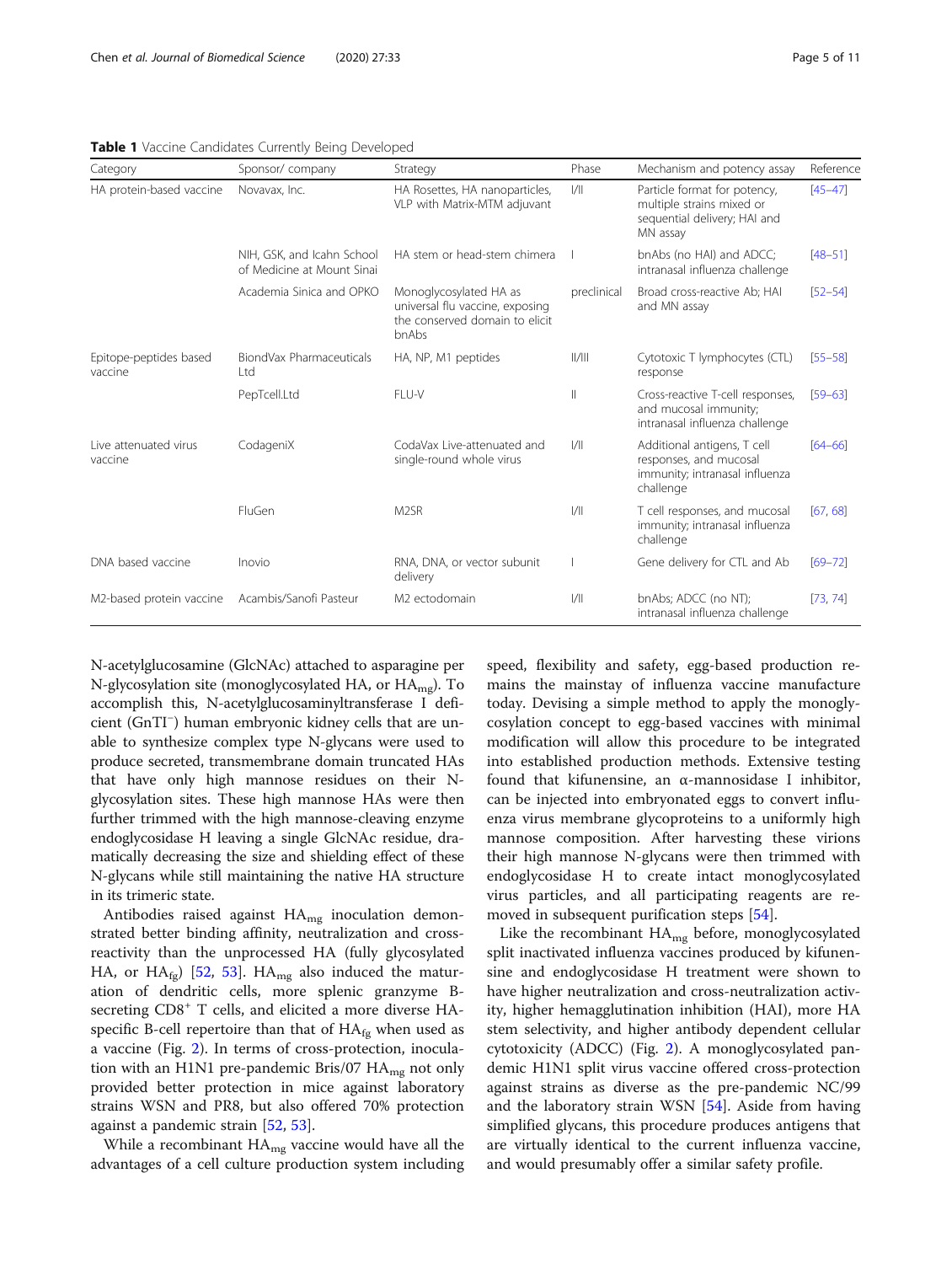# Recombinant HA vaccines

An adjuvanted recombinant HA trivalent nanoparticle influenza vaccine (tNIV) has been developed by Novavax using the baculovirus expression system to produce recombinant HAs, which were then purified and mixed with polysorbate 80 to form protein-detergent nanoparticles of 2~7 HA trimers [\[45](#page-9-0)]. The administration of this tNIV with a saponin adjuvant (Matrix-M) in ferrets induced higher levels of neutralizing antibodies against a panel of A (H3N2) strains than a commercial inactivated vaccine (trivalent Fluzone). A Phase I/II clinical trial showed similar results in patients, where tNIV induced significantly greater HAI responses compared to trivalent Fluzone against not only previous strains, but a forward-drifted A/Singapore variant [\[46](#page-9-0)].

Another candidate is a chimeric HA (cHA) vaccine born from a collaboration between Icahn School of Medicine at Mount Sinai and GSK/NIH. This strategy originates from the observation that our immune system tends to focus on the immunodominant but highly variable HA head domain, while the subdominant conserved stem region has a better ability to elicit bnAbs. By sequential immunization with a cHA protein consisting of a stem from circulating strains coupled to an irrelevant HA head from exotic influenzas, the strategy is devised to re-direct our immune system to better stimulate stemspecific responses  $[48]$ . In a preclinical study, ferrets sequentially immunized with heterologous influenza strains including live attenuated influenza vaccine (LAIV) bearing an H8 head domain and an H1 stem domain (cH8/1) and a split-inactivated vaccine bearing an H5 head domain and an H1 stem domain (cH5/1), conferred superior protection against challenge with pandemic H1N1 virus following different prime-boost combinations and immunization regimens [\[49\]](#page-9-0). This approach is currently in collaboration with GSK in a phase I study, and clinical data will be obtained by the end of 2019.

#### Epitope-peptide based vaccines

Multimeric-001 (M-001) is a vaccine currently being developed by BiondVax Pharmaceuticals consisting of nine conserved B and T cell epitopes from HA, nucleoprotein (NP) and matrix 1 (M1) protein arranged in triplicate and put onto a single recombinant protein [\[57\]](#page-9-0). Phase I/II clinical studies have shown the M-001 vaccine induced both cellular and humoral immunity to influenza A and B strains as a standalone vaccine [\[58](#page-10-0)], and also enhanced seroconversion when used as a primer for elderly patients before inoculation with inactivated trivalent vaccines [[85](#page-10-0)].

FLU-v is another epitope-based vaccine developed by SEEK (PepTcell) based on in silico multiple alignment of influenza sequences and prediction of possible T-cell epitopes. Six consensus sequences from influenza NP, M1 and matrix 2 (M2) proteins were identified and synthesized into a candidate vaccine. Flu-v has been shown to induce a specific  $CD8<sup>+</sup>$  response against these conserved epitopes and confer protection against heterotypic infection in mice [\[59\]](#page-10-0), and a Phase Ib challenge trial also showed that the blood cells from immunized subjects exhibited cross reactive immunity against different influenza viruses [[62,](#page-10-0) [63\]](#page-10-0).

#### Live attenuated influenza vaccines

CodaVax is an LAIV being developed by Codagenix that takes advantage of inherent human codon pair bias to reconstruct the influenza viral genome with synonymous but sub-optimal codons. This results in viral proteins that have the same amino acid sequence and antigenicity as wild type strains but attenuated due to excessive use of rare codons [\[64,](#page-10-0) [65](#page-10-0)]. In animal models, the vaccine is shown to be effective at lower doses than conventional LAIV [\[66](#page-10-0)]. CodaVax has scheduled a phase I/II trial in the first quarter of 2017.

M2SR is an M2 deficient single-replication LAIV being developed by FluGen. In this strategy the M2 sequence in the viral genome (critical for viral uncoating and assembly) is largely deleted, but viruses are produced in M2-expressing cells to generate infective virions. Therefore, after inoculation into a host the attenuated virus is unable to propagate infective progeny, limiting the infection to a single round of replication [[67](#page-10-0)]. In a ferret model M2SR was found to be less susceptible to the negative effects of pre-existing immunity on drifted strains [[68\]](#page-10-0). Initial results from a placebo-controlled phase II trial indicate that the vaccine was effective against a mismatched H3N2 challenge.

# DNA-based vaccine

Inovio has made efforts to apply their Syncon® synthetic DNA vaccine platform to influenza. By sequence alignment and cluster grouping of HA they have generated four "micro-consensus" sequences within an influenza subtype, which were then cloned onto expression vectors and delivered to the vaccine recipient via in vivo electroporation [[72](#page-10-0)]. In mouse and ferret models these micro-consensus sequences against H1N1, H3N2 and H7N9 were found to elicit protective immunity against lethal challenges.

# M2 conserved domain vaccine

ACAM-FLU-A is an influenza M2 ectodomain vaccine developed by Acambis (now Sanofi Pasteur). Due to overlapping nucleotides with M1, the M2 ectodomain is highly conserved in influenza A viruses, but poorly immunogenic [\[74](#page-10-0)]. ACAM-FLU-A utilizes the Hepatitis B core (HBc) as a carrier to fuse three tandem repeats of the M2 ectodomain onto each HBc subunit, creating an immunogenic virus-like particle (VLP). Initial results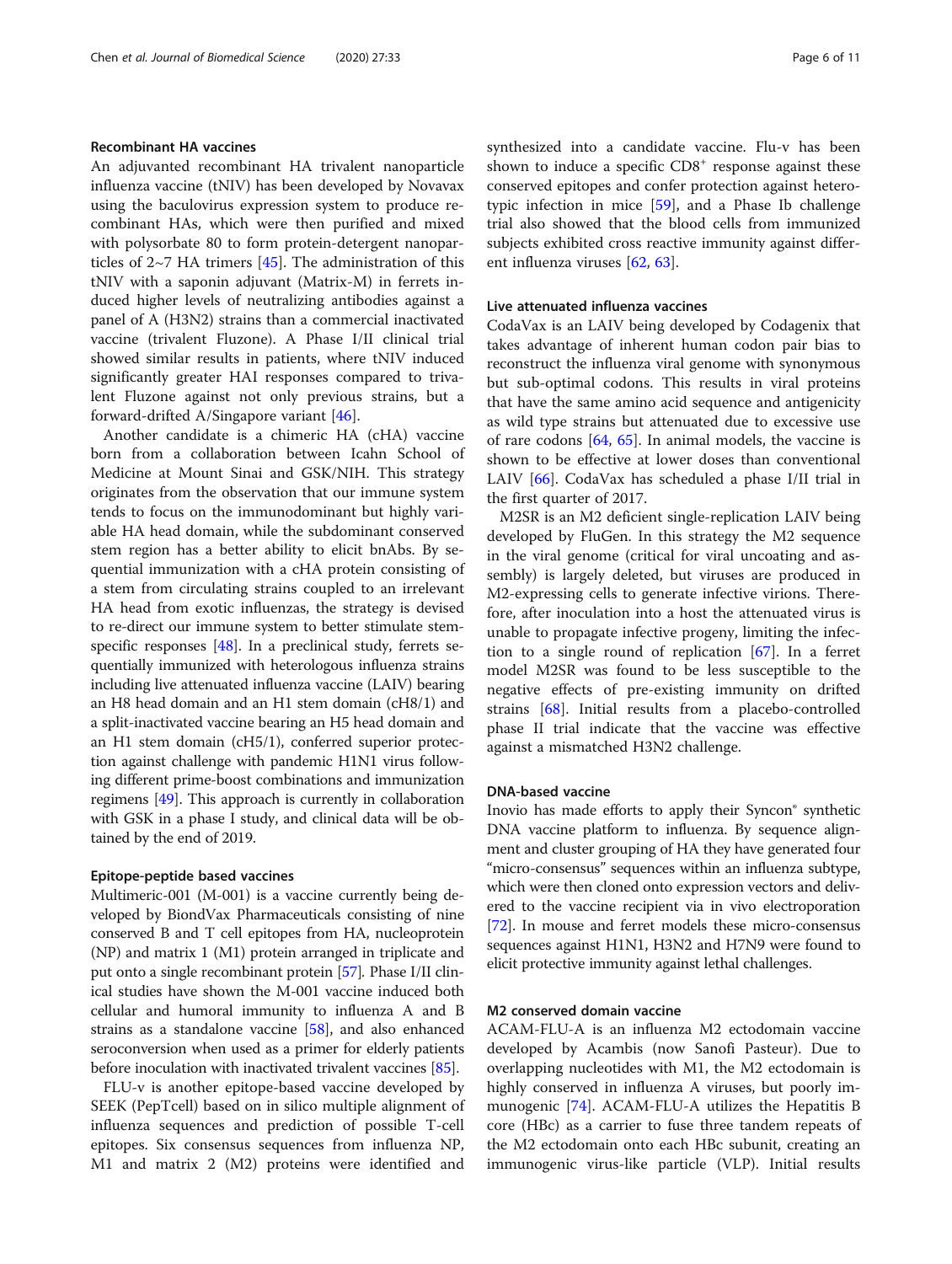<span id="page-6-0"></span>

residues down to a single GlcNAc. The resultant monoglycosylated split vaccine provides a more diverse immune response and more effective cross-strain protection than conventional egg-based vaccines. HA<sub>fq</sub>, non-modified egg-based vaccine with complex type N-glycans attached to HA; HA<sub>hm</sub>, HA with only high mannose type N-glycans; HA<sub>mg</sub>, HA with a single GlcNAc at its N-glycosylation sites. Models of HA<sub>fg</sub>, HA<sub>hm</sub> and HAmg are created with Protein Data Bank ID code 3LZG and 6FYT by adding glycan with GlyProt ([http://www.glycosciences.de/modeling/glyprot/](http://www.glycosciences.de/modeling/glyprot/php/main.php) [php/main.php](http://www.glycosciences.de/modeling/glyprot/php/main.php)), coot [\(https://www2.mrc-lmb.cam.ac.uk/personal/pemsley/coot/\)](https://www2.mrc-lmb.cam.ac.uk/personal/pemsley/coot/) and PDB of lipid bilayer from Lipid Bilayer Membranes for RasMol (<https://www.umass.edu/microbio/rasmol/bilayers.htm>). The images were displayed with program PyMOL [\(www.pymol.org](http://www.pymol.org))

showed intramuscular injection of the vaccine was able to generate anti-M2 ectodomain seroconversion in 90% of healthy volunteers [\[73](#page-10-0)]. However, after immunization M2-specific antibody titers steadily declined over a 1 year period [\[86](#page-10-0)], so combination with the other antigens or adjuvants might be necessary.

# Challenges for universal influenza vaccine development

# The need for accurate surrogate markers of VE for clinical study and licensing approval

Precisely characterizing influenza immunity and correlates of immune protection is one of the three major areas for improvement outlined in NIAID's strategic plan for a universal influenza vaccine [\[87\]](#page-10-0). Serological assays such as hemagglutination inhibition (HAI) and single radial hemolysis (SRH) have long been held by regulatory agencies as a correlate of protection for inactivated influenza vaccine licensure. European Medicines Agency's (EMA) Committee for Human Medicinal Products (CHMP) criteria indicates that for seasonal influenza vaccine approval one of three conditions must be met: seroprotection (HI titer of  $\geq$ 1:40 or SRH of 25 mm<sup>2</sup> ) rate of over 70%, seroconversion (4-fold increase in titer) rate more than 40%, or a geometric mean increase (pre- vs post-vaccination) of 2.5 times in healthy adults, and 60, 30%, 2.0x respectively for elders [\[88\]](#page-10-0). The US FDA Center for Biologics Evaluation and Research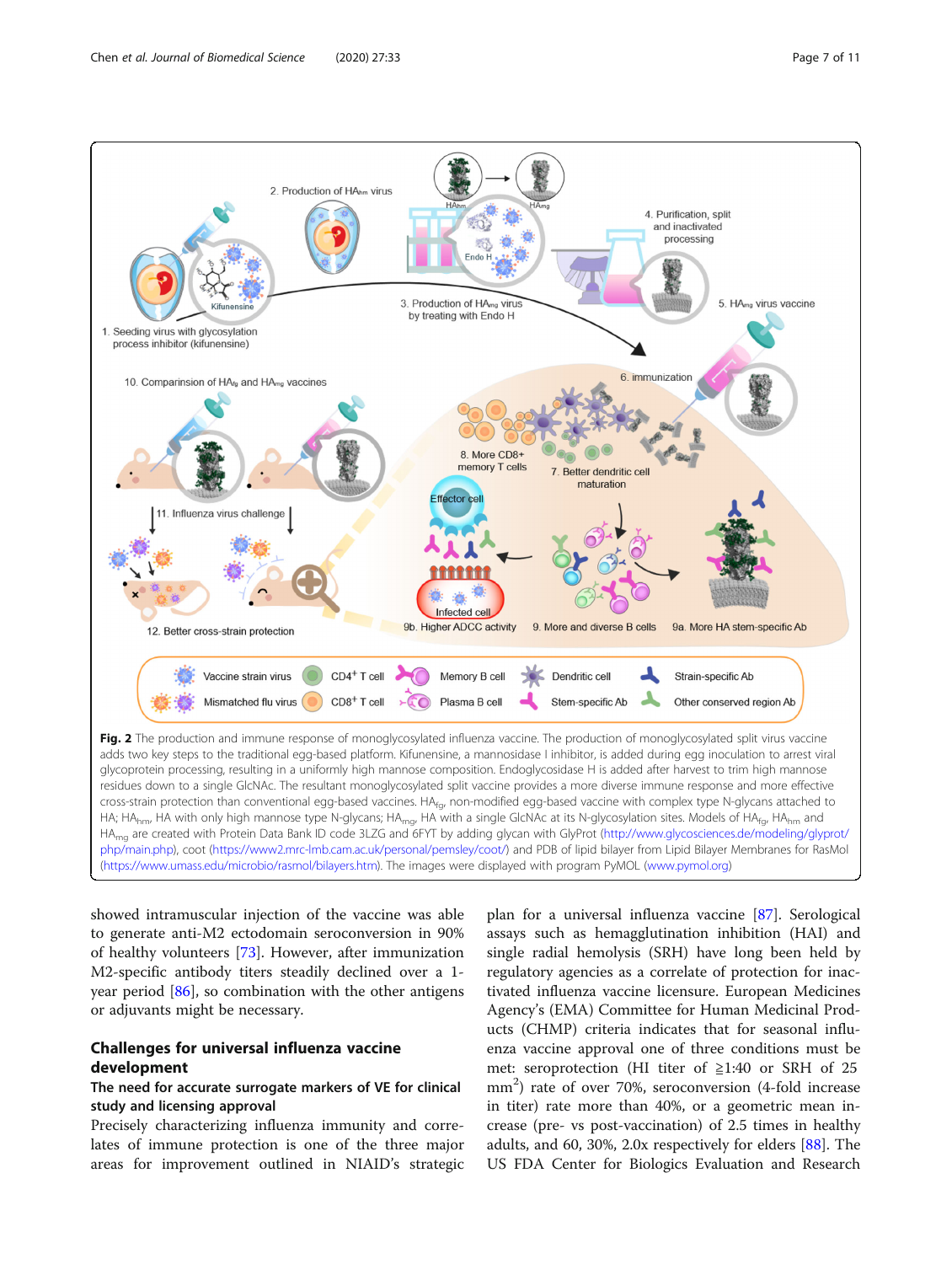(CBER) follows a similar criterion for accelerated approval [\[89](#page-10-0)].

However, HAI and SRH assays may not always be applicable when it comes to LAIV or novel nextgeneration vaccines currently under development. HAI measures the antibody-mediated inhibition of erythrocyte agglutination caused by HA binding to sialic acids on the erythrocyte surface. As such, the assay only detects antibodies directed at the HA head domain where its receptor binding site is located. Universal vaccine strategies based on eliciting immune response against conserved epitopes on the HA stem domain, M2, M1 or NP would not be detected by the HAI assay. SRH detects the concentration of influenza-targeting antibodies by measuring a ring of hemolysis caused by the antibody-virus-erythrocyte complex activating the complement system [\[90](#page-10-0)]. While this method measures all serum antibodies against influenza surface antigens, it still does not recognize local mucosal immunity or cellmediated immunity, such as immunization strategies that target M1 or NP [[91\]](#page-10-0).

This has led to the recognition that non-HAI or SRH assays need to be taken into account for regulatory approval of next-generation influenza vaccines [[87,](#page-10-0) [88](#page-10-0)], though challenges in standardization of assays and reproducibility between laboratories still need to be overcome. Finally, human challenge trials are gaining acceptance by regulatory agencies for universal vaccine development which may lack traditional serological correlates for protection [\[87](#page-10-0), [92](#page-10-0)–[94\]](#page-10-0). There is increasing recognition that utilizing all aspects of our immune system are needed to control influenza outbreaks.

#### Eligibility for vulnerable groups

Elderly people often have more serious complications from influenza infections and a less robust immune response to vaccination [\[95\]](#page-10-0). Currently, high dose or adjuvanted IIVs are recommended for people 65 years and older, while LAIV is only approved for healthy adults up to the age of 49. On the other end of the spectrum, maternally-derived antibodies generated from inoculation during pregnancy are expected to provide protection for infants < 6 months, so vaccination that elicit a predominantly cell-mediated immune response are unlikely to be of use. Novel strategies for a universal flu vaccine will have to take into account differences in immune response from specific populations that are at higher risk for influenza complications.

### Long-term protection

With traditional seasonal flu vaccine human immunity wanes in 6–8 months of time, enough to last through the influenza season [[96,](#page-10-0) [97\]](#page-10-0). But if a universal vaccine were to break the cycle of yearly vaccinations, long-term

protection will be needed. Having durable protection for at least 1 year and preferably through multiple seasons is one of the four criteria set by the NIAID for a universal influenza vaccine [\[87](#page-10-0)], but how to achieve that goal is still unknown. Immunization schedules, formulations, dosages, and adjuvants will all likely have to be considered.

# Conclusions

The evolution of influenza vaccine development has shown a trend of cell-based vaccines gradually taking the place of traditional egg-based manufacture. With the plethora of next-generation vaccines currently under development, WHO expects a universal influenza A vaccine to be in advanced clinical trials as early as 2027 [[98\]](#page-10-0). Although many candidates have shown promising results in preclinical studies, demonstrating clinical safety and efficacy in a human population remains the most significant hurdle towards regulatory approval.

Our group has pioneered the strategy of exposing previously-shielded conserved epitopes on the HA through enzymatic trimming of N-glycans. This technique has been shown to elicit cross-neutralizing antibodies against antigenically diverse strains of influenza viruses within a subtype [[52,](#page-9-0) [53\]](#page-9-0), and thus hypothetically a trivalent or tetravalent monoglycosylated vaccine containing the three influenza subtypes (H1, H3, and influenza B) circulating in the human population would be, for all intents and purposes, a universal flu vaccine.

We believe this monoglycosylated split virus vaccine strategy has three unique qualities that give it a significant advantage in the new drug developmental process:

# The monoglycosylated split vaccine provides multiple conserved epitopes for immune recognition

Due to the rapid mutation rate of the influenza virus, using only a single conserved epitope as the antigenic target for universal vaccine runs the risk of generating escape mutants [[99,](#page-10-0) [100\]](#page-10-0). In our previous studies we have only demonstrated the concept that monoglycosylated split virus vaccine induces more stem-specific antibodies directed against conserved epitopes on the HA stem [\[54](#page-9-0)]. However, in theory by trimming off oligosaccharides on every N-glycosylation site on the HA, multiple conserved epitopes would be exposed, inducing a multi-faceted immune response that imposes a higher evolutionary barrier for escape mutant generation. Another influenza glycoprotein that could potentially benefit from the monoglycosylation process is NA. The preparation of monoglycosylated split virus vaccine would remove glycans from not only HA but also NA, hypothetically inducing more anti-NA antibodies that interfere with virus budding, disease progression and severity of symptoms [[101\]](#page-10-0).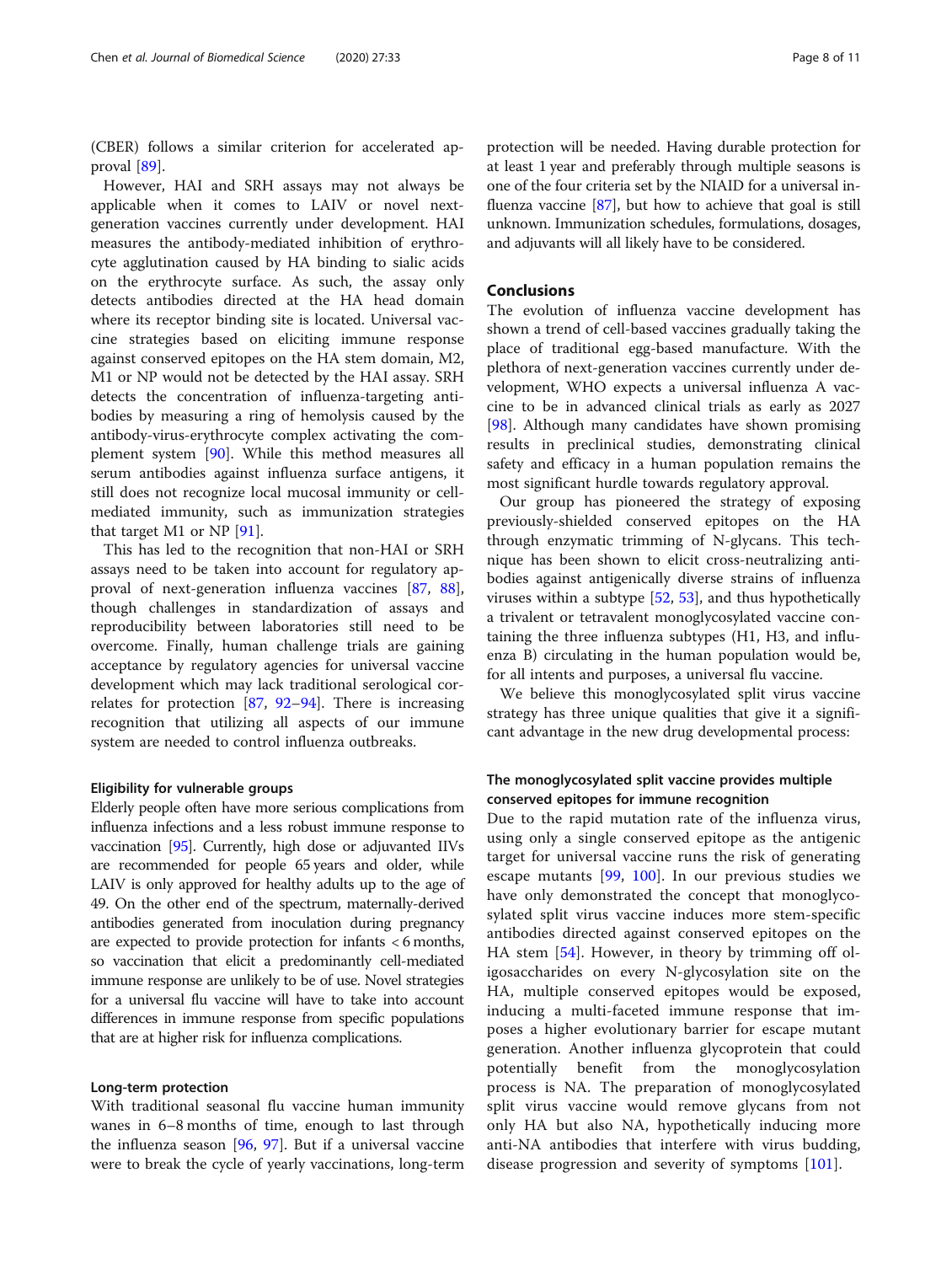# <span id="page-8-0"></span>The monoglycosylated split vaccine induces a similar immune response to current IIVs, meeting established surrogates of VE

Although a more diversified criteria encompassing CMI, neutralization assays and NA antibodies is encouraged, traditional serological assays remain the gold standard for regulatory approval. By incorporating our monoglycosylation technology onto the existing inactivated split vaccine platform, we could invoke a similar humoral response as conventional IIVs. Serological surrogates of vaccine efficacy such as HAI or SRH can be measured and noninferiority comparisons with conventional vaccines can be made, opening up a well-trodden path towards licensure.

# The monoglycosylated split vaccine is suitable for all age groups

Whether novel vaccine strategies that are effective on healthy adults are equally suitable for all age groups remains a concern. Due to having the same constituents as an IIV, the monoglycosylated split vaccine can be expected to offer a similar safety profile as the conventional flu vaccine. As such, it is possible that formulations suitable for different age groups, such as reduced dosage for children and high dose/adjuvanted vaccines for the elderly, can also be applied to our monoglycosylated split vaccine. Furthermore, the robust humoral immunity induced by IIV assures sufficient protection for infants < 6 months by maternal vaccination.

Even though recent advances in influenza vaccine manufacture such as cell-based and recombinant HA have allowed for a much quicker production timeline, using conventional strain-specific vaccines against a rapidly evolving influenza virus assures we are always playing catch-up. As our understanding of influenza pathogenesis and immune response continues to grow, developing a universal vaccine that provides long-lasting protection against divergent strains or subtypes is becoming an increasingly attainable goal. We believe our monoglycosylated split vaccine strategy that applies a simple modification step to pre-existing egg-based production platforms to provide broader immunity in the end product, is a significant step towards this goal.

#### Abbreviations

ADCC: Antibody-dependent cellular cytotoxicity; bnAbs: broadly neutralizing Antibodies; CBER: Center for Biologics Evaluation and Research; CDC: Centers for Disease Control and Prevention; CHMP: Committee for Human Medicinal Products; CMI: Cell Mediated Immunity; CVVs: Candidate Vaccine Virus; EMA: European Medicines Agency; FDA: Food and Drug Administration; GISRS: Global Influenza Surveillance and Response System; GlcNAc: N-Acetylglucosamine; GnTI<sup>−</sup> : N-acetylglucosaminyltransferase I <sup>−</sup> ; HA: Hemagglutinin; HAfg: fully glycosylated HA; HAI: Hemagglutination Inhibition; HAmg: Monoglycosyalted HA; HBc: Hepatitis B core; IIV: Inactivated Influenza Vaccine; IIV3-HD: high-dose inactivated trivalent influenza vaccine; LAIV: Live attenuated influenza vaccine; M1: Matrix 1 protein; M2: Matrix 2 protein; M2SR: M2 knockout vaccine; MDCK: Madin-Darby Canine Kidney; MN: Microneutralization; NA: Neuraminidase; NIAID: National Institute of Allergy and Infectious Diseases; NP: Nucleoprotein; RdRP: RNA-dependent

RNA polymerase; SRH: Single Radial Hemolysis; tNIV: trivalent nanoparticle influenza vaccine; VE: Vaccine Effectiveness; WHO: World Health Organization

#### Acknowledgements

Not applicable.

#### Authors' contributions

JRC, YML, Y-CT, and CM wrote the manuscript. JRC and YCT designed and illustrated table and figures. All authors read and approved the final manuscript.

#### Funding

Funding was provided by Academia Sinica Genomics Research Center Summit Project AS-SUMMIT-108.

#### Availability of data and materials

Not applicable.

Ethics approval and consent to participate Not applicable.

#### Consent for publication

Not applicable.

#### Competing interests

Patent applications of monoglycosylated influenza vaccines have been submitted by Academia Sinica with C.M., J.R.C. and Y.C.T. as inventors. RuenHuei Biopharmaceuticals, Inc. is in co-development with OPKO Health, Inc. on the monoglycosylated influenza vaccine technology licensed by Academia Sinica.

#### Author details

<sup>1</sup>RuenHuei Biopharmaceuticals, Inc., Taipei 100, Taiwan. <sup>2</sup>Genomics Research Center, Academia Sinica, Taipei 115, Taiwan. <sup>3</sup>Institute of Microbiology and Immunology, National Yang Ming University, Taipei 112, Taiwan.

#### Received: 5 December 2019 Accepted: 23 January 2020 Published online: 14 February 2020

#### References

- 1. WHO. World Health Organization (WHO) Influenza (Seasonal) 2018 Available from: who.int/en/news-room/fact-sheets/detail/influenza-(seasonal).
- 2. Iuliano AD, Roguski KM, Chang HH, Muscatello DJ, Palekar R, Tempia S, et al. Estimates of global seasonal influenza-associated respiratory mortality: a modelling study. Lancet. 2018;391(10127):1285–300.
- 3. Palese P. Influenza: old and new threats. Nat Med. 2004;10:S82.
- 4. WT RPA, Harmon MW, Rota JS, Kendal AP, Nerome K. Cocirculation of two distinct evolutionary lineages of influenza type B virus since 1983. Virology. 1990;175(1):59–68.
- 5. Hause BM, Collin EA, Liu R, Huang B, Sheng Z, Lu W, et al. Characterization of a novel influenza virus in cattle and swine: proposal for a new genus in the Orthomyxoviridae family. MBio. 2014;5(2):e00031–14.
- 6. Parvin JD, Moscona A, Pan WT, Leider JM, Palese P. Measurement of the mutation rates of animal viruses: influenza a virus and poliovirus type 1. J Virol. 1986;59(2):377–83.
- 7. Webster RGLW, Air GM, Schild GC. Molecular mechanisms of variation in influenza viruses. Nature. 1982;296(5853):115–21.
- 8. Chambers BS, Parkhouse K, Ross TM, Alby K, Hensley SE. Identification of Hemagglutinin residues responsible for H3N2 antigenic drift during the 2014-2015 influenza season. Cell Rep. 2015;12(1):1–6.
- Garten RJ, Davis CT, Russell CA, Shu B, Lindstrom S, Balish A, et al. Antigenic and genetic characteristics of swine-origin 2009 a(H1N1) influenza viruses circulating in humans. Science. 2009;325(5937):197–201.
- 10. Ferguson NM, Galvani AP, Bush RM. Ecological and immunological determinants of influenza evolution. Nature. 2003;422:428.
- 11. Bush RM, Bender CA, Subbarao K, Cox NJ, Fitch WM. Predicting the evolution of human influenza a. Science. 1999;286(5446):1921.
- 12. WHO. Global Influenza Surveillance and Response System (GISRS) Available from: https://www.who.int/influenza/gisrs\_laboratory/en/.
- 13. Davenport FM. Control of influenza. Med J Aust. 1973;1:33–8.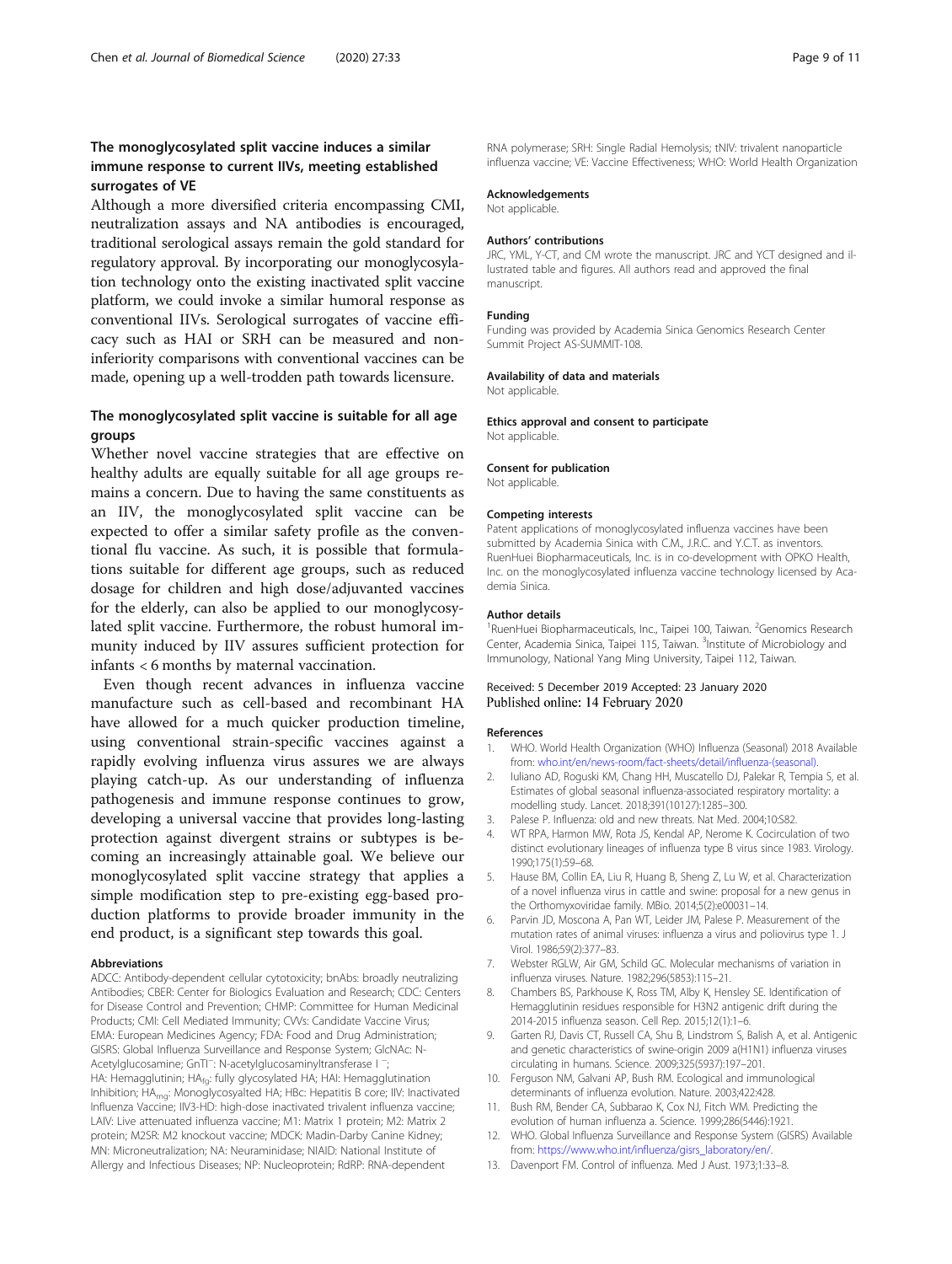- <span id="page-9-0"></span>14. CDC. Key Facts About Influenza (Flu) 2019 Available from: https://www.cdc. gov/flu/about/keyfacts.htm.
- 15. Goodwin K, Viboud C, Simonsen L. Antibody response to influenza vaccination in the elderly: a quantitative review. Vaccine. 2006;24(8):1159–69.
- 16. Grohskopf LA, Sokolow LZ, Broder KR, Walter EB, Fry AM, Jernigan DB. Prevention and control of seasonal influenza with vaccines: recommendations of the advisory committee on immunization practices-United States, 2018-19 influenza season. MMWR Recomm Rep. 2018;67(3):1–20.
- 17. Ohmit SE, Victor JC, Rotthoff JR, Teich ER, Truscon RK, Baum LL, et al. Prevention of antigenically drifted influenza by inactivated and live attenuated vaccines. N Engl J Med. 2006;355(24):2513–22.
- 18. Tisa V, Barberis I, Faccio V, Paganino C, Trucchi C, Martini M, et al. Quadrivalent influenza vaccine: a new opportunity to reduce the influenza burden. J Preventive Med hygiene. 2016;57(1):E28–33.
- 19. Pandey S, Manjrekar S, Sumant O. Influenza Vaccine Market by Vaccine Type (Quadrivalent and Trivalent), Type (Seasonal and Pandemic), Technology (Eggbased and Cell-based), Age Group (Pediatric and Adult), and Route of Administration (Injection and Nasal Spray): Global Opportunity Analysis and Industry Forecast, 2019–2026. Portland: Allied Market Research; 2019. Available from: https://www.alliedmarketresearch.com/influenza-vaccines-market.
- 20. McLean KA, Goldin S, Nannei C, Sparrow E, Torelli G. The 2015 global production capacity of seasonal and pandemic influenza vaccine. Vaccine. 2016;34(45):5410–3.
- 21. WHO. Addendum to the recommended composition of influenza virus vaccines for use in the 2019–2020 northern hemisphere influenza season 2019. Available from: https://www.who.int/influenza/vaccines/virus/ recommendations/201902\_recommendation\_addendum.pdf?ua=1. [cited 2019 11/14].
- 22. Abelin A, Colegate T, Gardner S, Hehme N, Palache A. Lessons from pandemic influenza a(H1N1): the research-based vaccine industry's perspective. Vaccine. 2011;29(6):1135–8.
- 23. Skowronski DM, Janjua NZ, De Serres G, Sabaiduc S, Eshaghi A, Dickinson JA, et al. Low 2012–13 influenza vaccine effectiveness associated with mutation in the egg-adapted H3N2 vaccine strain not antigenic drift in circulating viruses. PLoS One. 2014;9(3):e92153.
- 24. Zost SJ, Parkhouse K, Gumina ME, Kim K, Diaz Perez S, Wilson PC, et al. Contemporary H3N2 influenza viruses have a glycosylation site that alters binding of antibodies elicited by egg-adapted vaccine strains. Proc Natl Acad Sci. 2017;114(47):12578.
- 25. Widjaja L, Ilyushina N, Webster RG, Webby RJ. Molecular changes associated with adaptation of human influenza a virus in embryonated chicken eggs. Virol. 2006; 350(1):137–45.
- 26. Nicholls JM, Chan RWY, Russell RJ, Air GM, Peiris JSM. Evolving complexities of influenza virus and its receptors. Trends Microbiol. 2008;16(4):149–57.
- 27. Imai M, Kawaoka Y. The role of receptor binding specificity in interspecies transmission of influenza viruses. Curr Opinion Virol. 2012;2(2):160–7.
- Ito T, Suzuki Y, Takada A, Kawamoto A, Otsuki K, Masuda H, et al. Differences in sialic acid-galactose linkages in the chicken egg amnion and allantois influence human influenza virus receptor specificity and variant selection. J Virol. 1997;71(4):3357–62.
- 29. Hoft DF, Babusis E, Worku S, Spencer CT, Lottenbach K, Truscott SM, et al. Live and inactivated influenza vaccines induce similar humoral responses, but only live vaccines induce diverse T-cell responses in young children. J Infect Dis. 2011; 204(6):845–53.
- 30. Mohn KG-I, Brokstad KA, Pathirana RD, Bredholt G, Jul-Larsen Å, Trieu MC, et al. Live attenuated influenza vaccine in children induces B-cell responses in tonsils. J Infect Dis. 2016;214(5):722–31.
- 31. Gaglani M, Pruszynski J, Murthy K, Clipper L, Robertson A, Reis M, et al. Influenza vaccine effectiveness against 2009 pandemic influenza a(H1N1) virus differed by vaccine type during 2013-2014 in the United States. J Infect Dis. 2016;213(10):1546–56.
- 32. Tam TWS. Intranasal influenza vaccine: why does Canada have different recommendations from the USA on its use? Paediatr Child Health. 2018; 23(1):31–4.
- 33. Singanayagam A, Zambon M, Lalvani A, Barclay W. Urgent challenges in implementing live attenuated influenza vaccine. Lancet Infect Dis. 2018; 18(1):e25–32.
- 34. Grohskopf LA, Sokolow LZ, Fry AM, Walter EB, Jernigan DB. Update: ACIP recommendations for the use of quadrivalent live attenuated influenza vaccine (LAIV4)—United States, 2018–19 influenza season. Morb Mortal Wkly Rep. 2018;67(22):643.
- 35. Immunization NACo. An Advisory Committee Statement (ACS): Canadian Immunization Guide Chapter on Influenza and Statement on Seasonal Influenza Vaccine for 2019-2020. Ottawa: Public Health Agency Of Canada; 2018.
- 36. CDC. Flublok Seasonal Influenza (Flu) Vaccine [Available from: https://www. cdc.gov/flu/protect/vaccine/qa\_flublok-vaccine.htm.
- 37. Cox MMJ, Izikson R, Post P, Dunkle L. Safety, efficacy, and immunogenicity of Flublok in the prevention of seasonal influenza in adults. Therapeutic Advances Vaccin. 2015;3(4):97–108.
- 38. Izurieta HS, Chillarige Y, Kelman J, Wei Y, Lu Y, Xu W, et al. Relative effectiveness of cell-cultured and egg-based influenza vaccines among elderly persons in the United States, 2017-2018. J Infect Dis. 2019;220(8):1255–64.
- 39. Cox MMJ, Hashimoto Y. A fast track influenza virus vaccine produced in insect cells. J Invertebr Pathol. 2011;107:S31–41.
- 40. Dunkle LM, Izikson R, Patriarca P, Goldenthal KL, Muse D, Callahan J, et al. Efficacy of recombinant influenza vaccine in adults 50 years of age or older. N Engl J Med. 2017;376(25):2427–36.
- 41. CDC. Archived CDC Vaccine Price List as of 1 September 2019. Available from: https://www.cdc.gov/vaccines/programs/vfc/awardees/vaccinemanagement/price-list/index.html.
- 42. The White House, Office of the Press Secretary. Statement from the Press Secretary on the Executive Order Modernizing Influenza Vaccines in the U.S. to Promote National Security and Public Health [press release] (2019 Sep 19). Available from: https://www.whitehouse.gov/briefings-statements/ statement-press-secretary-executive-order-modernizing-influenza-vaccines-us-promote-national-security-public-health/. Cited 2020 Feb 3.
- 43. Paules CI, Marston HD, Eisinger RW, Baltimore D, Fauci AS. The pathway to a universal influenza vaccine. Immunity. 2017;47(4):599–603.
- 44. Sah P, Alfaro-Murillo JA, Fitzpatrick MC, Neuzil KM, Meyers LA, Singer BH, et al. Future epidemiological and economic impacts of universal influenza vaccines. Proc Natl Acad Sci. 2019;116(41):20786–92.
- 45. Smith G, Liu Y, Flyer D, Massare MJ, Zhou B, Patel N, et al. Novel hemagglutinin nanoparticle influenza vaccine with matrix-M adjuvant induces hemagglutination inhibition, neutralizing, and protective responses in ferrets against homologous and drifted a(H3N2) subtypes. Vaccine. 2017; 35(40):5366–72.
- 46. Shinde V, Fries L, Wu Y, Agrawal S, Cho I, Thomas DN, et al. Improved titers against influenza drift variants with a nanoparticle vaccine. N Engl J Med. 2018;378(24):2346–8.
- 47. Lovgren Bengtsson K, Morein B, Osterhaus AD. ISCOM technology-based matrix M adjuvant: success in future vaccines relies on formulation. Expert Rev Vaccines. 2011;10(4):401–3.
- 48. Krammer F, Pica N, Hai R, Margine I, Palese P. Chimeric hemagglutinin influenza virus vaccine constructs elicit broadly protective stalk-specific antibodies. J Virol. 2013;87(12):6542–50.
- 49. Nachbagauer R, Liu WC, Choi A, Wohlbold TJ, Atlas T, Rajendran M, et al. A universal influenza virus vaccine candidate confers protection against pandemic H1N1 infection in preclinical ferret studies. NPJ Vaccines. 2017;2:26.
- 50. Krammer F, Margine I, Hai R, Flood A, Hirsh A, Tsvetnitsky V, et al. H3 stalkbased chimeric hemagglutinin influenza virus constructs protect mice from H7N9 challenge. J Virol. 2014;88(4):2340–3.
- 51. Krammer F, Palese P, Steel J. Advances in universal influenza virus vaccine design and antibody mediated therapies based on conserved regions of the hemagglutinin. Curr Top Microbiol Immunol. 2015;386:301–21.
- 52. Wang CC, Chen JR, Tseng YC, Hsu CH, Hung YF, Chen SW, et al. Glycans on influenza hemagglutinin affect receptor binding and immune response. Proc Natl Acad Sci U S A. 2009;106(43):18137–42.
- 53. Chen JR, Yu YH, Tseng YC, Chiang WL, Chiang MF, Ko YA, et al. Vaccination of monoglycosylated hemagglutinin induces cross-strain protection against influenza virus infections. Proc Natl Acad Sci U S A. 2014;111(7):2476–81.
- 54. Tseng YC, Wu CY, Liu ML, Chen TH, Chiang WL, Yu YH, et al. Egg-based influenza split virus vaccine with monoglycosylation induces cross-strain protection against influenza virus infections. Proc Natl Acad Sci U S A. 2019;116(10):4200–5.
- 55. Atsmon J, Caraco Y, Ziv-Sefer S, Shaikevich D, Abramov E, Volokhov I, et al. Priming by a novel universal influenza vaccine (Multimeric-001)-a gateway for improving immune response in the elderly population. Vaccine. 2014; 32(44):5816–23.
- 56. Gottlieb T, Ben-Yedidia T. Epitope-based approaches to a universal influenza vaccine. J Autoimmun. 2014;54:15–20.
- 57. Atsmon J, Kate-Ilovitz E, Shaikevich D, Singer Y, Volokhov I, Haim KY, et al. Safety and immunogenicity of multimeric-001--a novel universal influenza vaccine. J Clin Immunol. 2012;32(3):595–603.